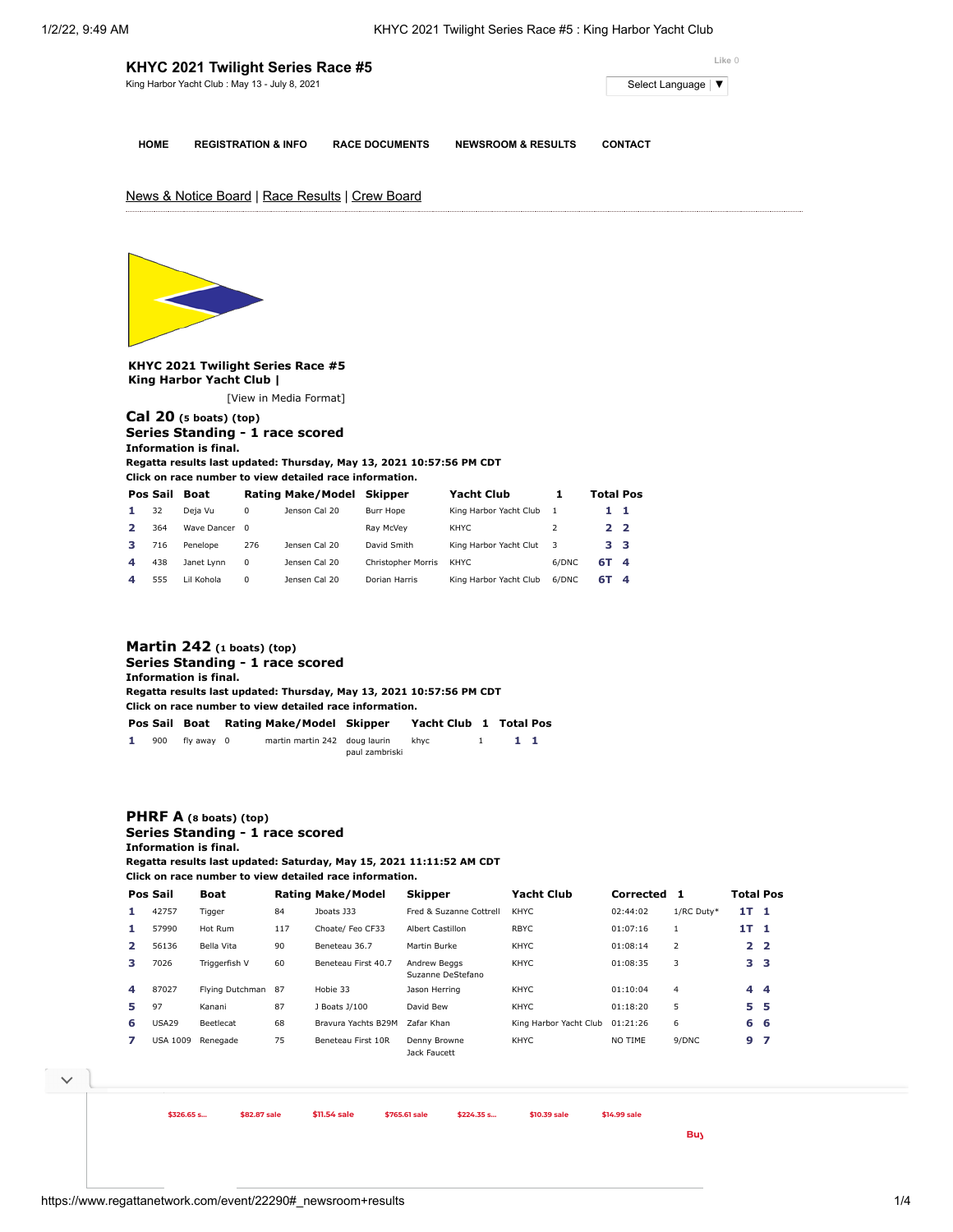1/2/22, 9:49 AM KHYC 2021 Twilight Series Race #5 : King Harbor Yacht Club

|   | Pos Sail | Boat             |     | Rating Make/Model Skipper |                                  | <b>Yacht Club</b>      | Corrected 1 |                          | <b>Total Pos</b> |  |
|---|----------|------------------|-----|---------------------------|----------------------------------|------------------------|-------------|--------------------------|------------------|--|
|   | 207      | Sails Coll       | 150 | Martin 242                | Julie Coll                       | King Harbor Yacht Club | 00:34:36    |                          | 11               |  |
|   | 179      | New Channels 150 |     | Martin Martin 242         | Paul Zambriski<br>Roger O'Connor | Khvc                   | 00:34:49    | $\overline{\phantom{a}}$ | 2 <sub>2</sub>   |  |
| з | 97850    | No Wav!!         | 138 | B-sinc B-25               | Don Souther                      | KHYC                   | 00:36:55    | 3                        | 3 <sub>3</sub>   |  |
| 4 | 56782    | Midnight Run     | 150 | Catalina 320              | John Dean                        | KHYC                   | 00:39:36    | 4                        | 44               |  |

# **[V-Fleet](https://www.regattanetwork.com/clubmgmt/applet_regatta_results.php?regatta_id=22290&show_manufacturer=1&show_crew=1&limit_fleet=V-Fleet) (4 boats) (top) Series Standing - 1 race scored Information is final.**

**Regatta results last updated: Friday, May 14, 2021 2:01:49 PM CDT Click on race number to view detailed race information.**

| Pos Sail | Boat        |       | <b>Rating Make/Model</b> | <b>Skipper</b>               |            | Yacht Club Corrected 1 |               | <b>Total Pos</b> |  |
|----------|-------------|-------|--------------------------|------------------------------|------------|------------------------|---------------|------------------|--|
| 56384    | MFIMI II    | 275   | Columbia Challenger      | Michal Devine                | KHYC.      | 00:34:42               |               | 11               |  |
| 97668    | Second Wind | - 241 | Jensen Marine Cal 2      | Jerry Vellutini              | KHYC.      | 00:35:55               | $\mathcal{P}$ | 2 <sub>2</sub>   |  |
| 27432    | Oliver      | 201   | Schock Santana 27        | John/Bob Mitchell/MacKenzie  | SBYRC/KHYC | 00:35:59               | 3             | 3 3              |  |
| 123      | Papillon    | 209   | Hunter 29.5              | Marc Jacob<br>Matteo Villain | <b>NA</b>  | 00:36:59               | 5/0CS         | 5 <sub>4</sub>   |  |

## **[H-Fleet](https://www.regattanetwork.com/clubmgmt/applet_regatta_results.php?regatta_id=22290&show_manufacturer=1&show_crew=1&limit_fleet=H-Fleet) (7 boats) (top) Series Standing - 1 race scored Information is final.**

**Regatta results last updated: Saturday, May 15, 2021 11:23:26 AM CDT**

**Click on race number to view detailed race information.**

|                | Pos Sail | Boat              |     | <b>Rating Make/Model</b> | <b>Skipper</b>     | Yacht Club             | Corrected | 1        | <b>Total Pos</b> |    |
|----------------|----------|-------------------|-----|--------------------------|--------------------|------------------------|-----------|----------|------------------|----|
|                | 7668     | Fini              | 435 |                          | <b>Budd Leag</b>   | <b>KHYC</b>            | 00:26:55  |          | $1\quad1$        |    |
| $\overline{2}$ | 2201     | SLOOP JOHN B      | 410 | J bOATS 1/24             | John Cove<br>Chris | Port Roval YC          | 00:29:18  | 2        | 2 <sub>2</sub>   |    |
| з.             | 523      | Arrogante         | 421 | 124                      | Jill Alstott       | RBYC.                  | 00:31:30  | 3        | 3 <sub>3</sub>   |    |
| 4              | 1208     | <b>Blue Haven</b> | 194 | Catalina Catalina 34     | Thomas iett        | <b>KHYC</b>            | 00:55:06  | 4        | $4\overline{4}$  |    |
| 5              | 00000    | GuacAmore         | 0   | Catalina 34              | Kent Lowell        | King Harbor Yacht Club | 00:58:27  | 5        | 5 5              |    |
| 6              | 5570     | <b>Jubilee</b>    | 194 | Catalina Catalina 30     | Kenneth Bliaht     | <b>KHYC</b>            | 00:59:27  | 7/RET-AF | 76               |    |
| 7              | 37764    | Nina              | 431 | Hunter 30 Sloop          | Rafael Fernandez   | King Harbor Yacht Club | NO TIME   | 8/DNC    | 8                | -7 |

**Notes:**

 $\checkmark$ 

**Scoring System is RRS Low Point 2021-2024.**

- **Finishes in [brackets] denote throwouts**
- **Click on race number to view detailed race information.**

#### **Information is final.**

Registration Problems or Questions? [Visit our Support Desk](http://support.regattanetwork.com/) | [View Our Privacy Policy](https://www.regattanetwork.com/html/privacy.html)<br>[Powered by Regatta Network®](http://www.regattanetwork.com/) | Online Sailing Event Registration and Management Services.<br>© 2022 [Regatta Network,](http://www.regattanetwork.com/) Inc. All Rights Reserved



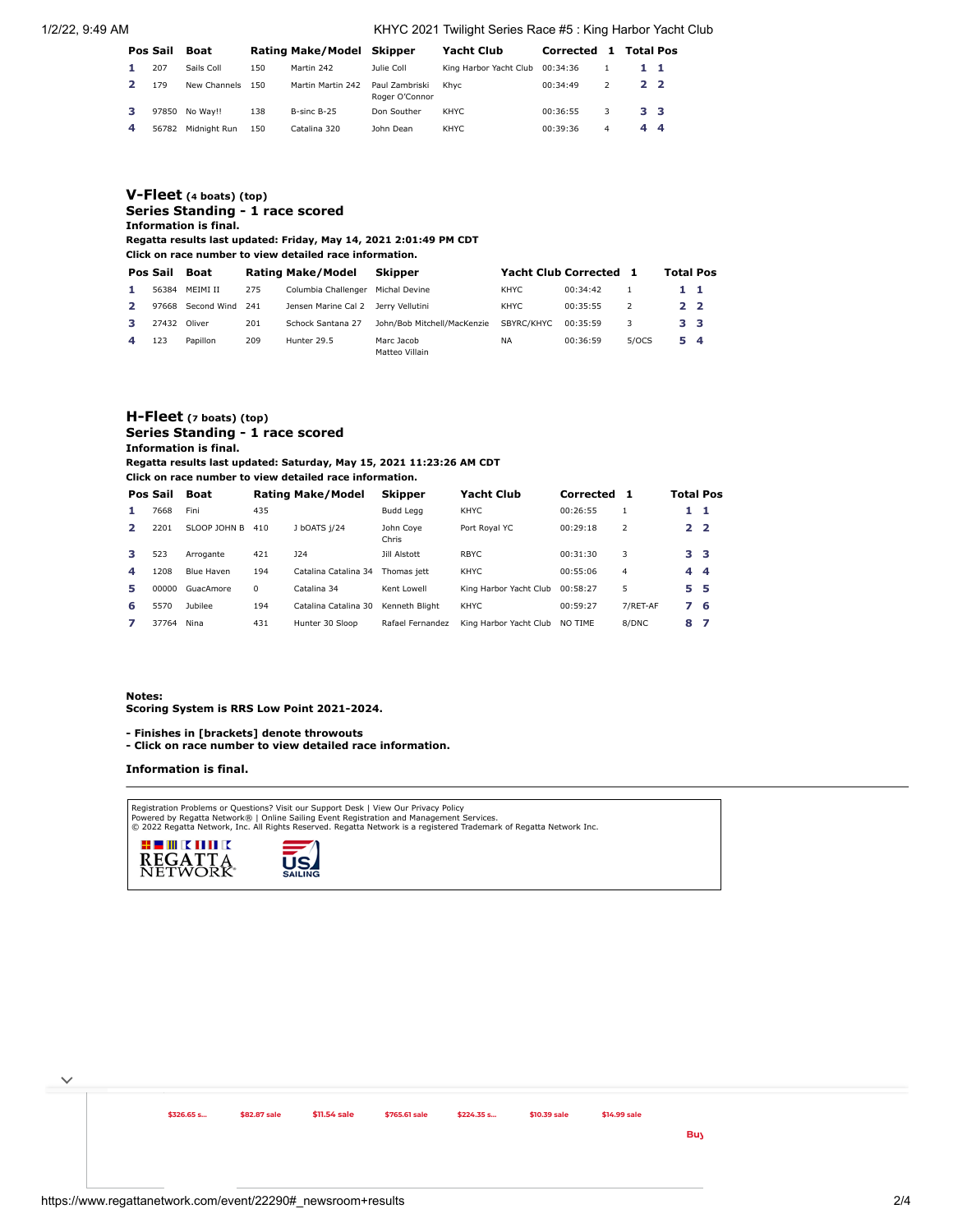